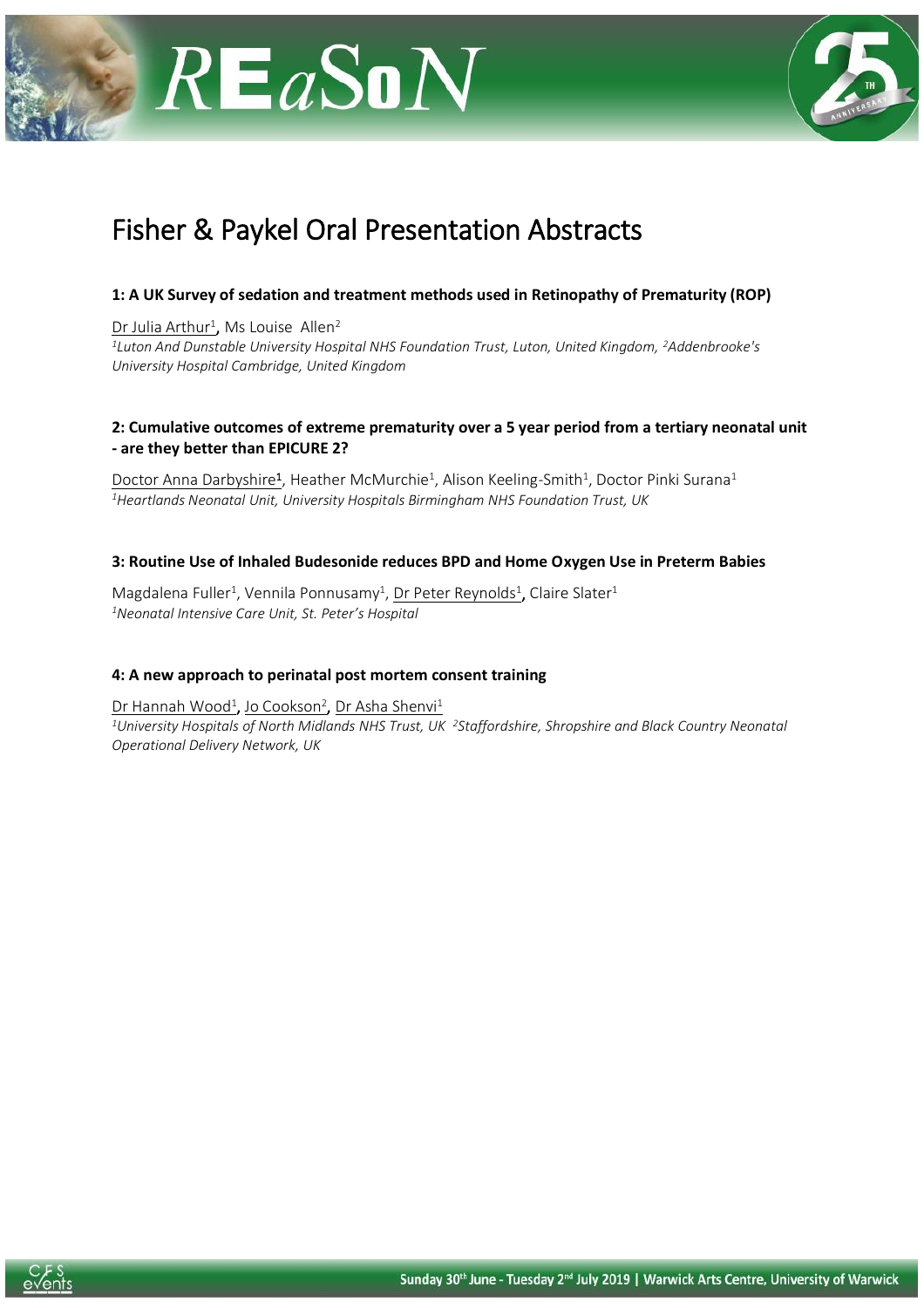



## 1: A UK Survey of sedation and treatment methods used in Retinopathy of Prematurity (ROP)

## Dr Julia Arthur<sup>1</sup>, Ms Louise Allen<sup>2</sup>

*<sup>1</sup>Luton And Dunstable University Hospital NHS Foundation Trust, Luton, United Kingdom, <sup>2</sup>Addenbrooke's University Hospital Cambridge, United Kingdom* 

## *Biography:*

*I am a neonatal GRID trainee who is passionate about neonatology, practising evidence based medicine and improving neonatal outcome. I am 7 years into my paediatric training and 2 years into my neonatal GRID training. One of my interests is standardising care within the UK using evidence based guideline and shared learning thereby giving each baby the best quality care.* 

The treatment of retinopathy of prematurity (ROP) and the sedation/anaesthesia used for it vary across the world. Although intra-vitreal anti-Vascular Epithelial Growth Factor (anti-VEGF) agents are commonly used in some countries, the 2008 UK guidelines recommend laser as the primary therapy for Type 1 (severe) disease. This study ascertains current ROP treatment and sedation/anaesthesia practice in the UK and the factors that influence this.

Methodology: Electronic surveys questioning current practices for the treatment of ROP were distributed using a survey portal to Ophthalmologists via the ROP-Special Interest group email and to Neonatologists via the BAPM contact list and website post.

Results: 59 responses were received from 34 Ophthalmologists and 25 Neonatologists from a total of 49 hospitals, (42 Level 3, 6 Level 2 and 1 Level 1 unit) between August 2017 and January 2018.

ROP treatment frequency ranges from 0-30 (median 8) cases per year in each unit. 76% of units identified as screening and treating, 18% are just screeners. Laser is the preferred primary treatment in all but one unit. Reasons for using anti-VEGF include its ease of administration without need for intubation, poor view of the retina and too sick for laser. Clinicians did express concerns regarding neurodevelopmental side effects with anti VEGF treatment. Over half of all ROP treatments takes place in a dedicated room on the neonatal unit with theatre being used instead where there is no laser facility, or a specific anaesthetist is available. Approximately 90% of babies are intubated for treatment, the majority having morphine or other intravenous sedation to ensure adequate analgesia and paralysis. Clinicians felt that this method of sedation allowed for minimal duration of laser treatment and less treatment failure. In 34% the decision for intravenous sedation was based on the units preferred methods. Oral sedation with sub-tenon anaesthesia is used infrequently, either when there are logistical issues such as insufficient beds, particularly for re-admission following discharge, or to prevent the need for re-intubation. One unit use oral sedation and subtenon injections as a first line. 80% of responding Neonatologists feel involved in decision making regarding treatment and anaesthesia. Most respondents report logistical problems in re-admitting babies for ROP treatment, with availability of theatre slots a problems for a quarter and poor availability of neonatal cots being a problem for a third.

Conclusion: Laser treatment using intra-venous sedation with intubation continues to be the preferred treatment for ROP which follows UK current recommendations. Re-admission from the community and insufficient cot space are common logistical issues for babies who have been discharged or requiring transport to a treatment centre.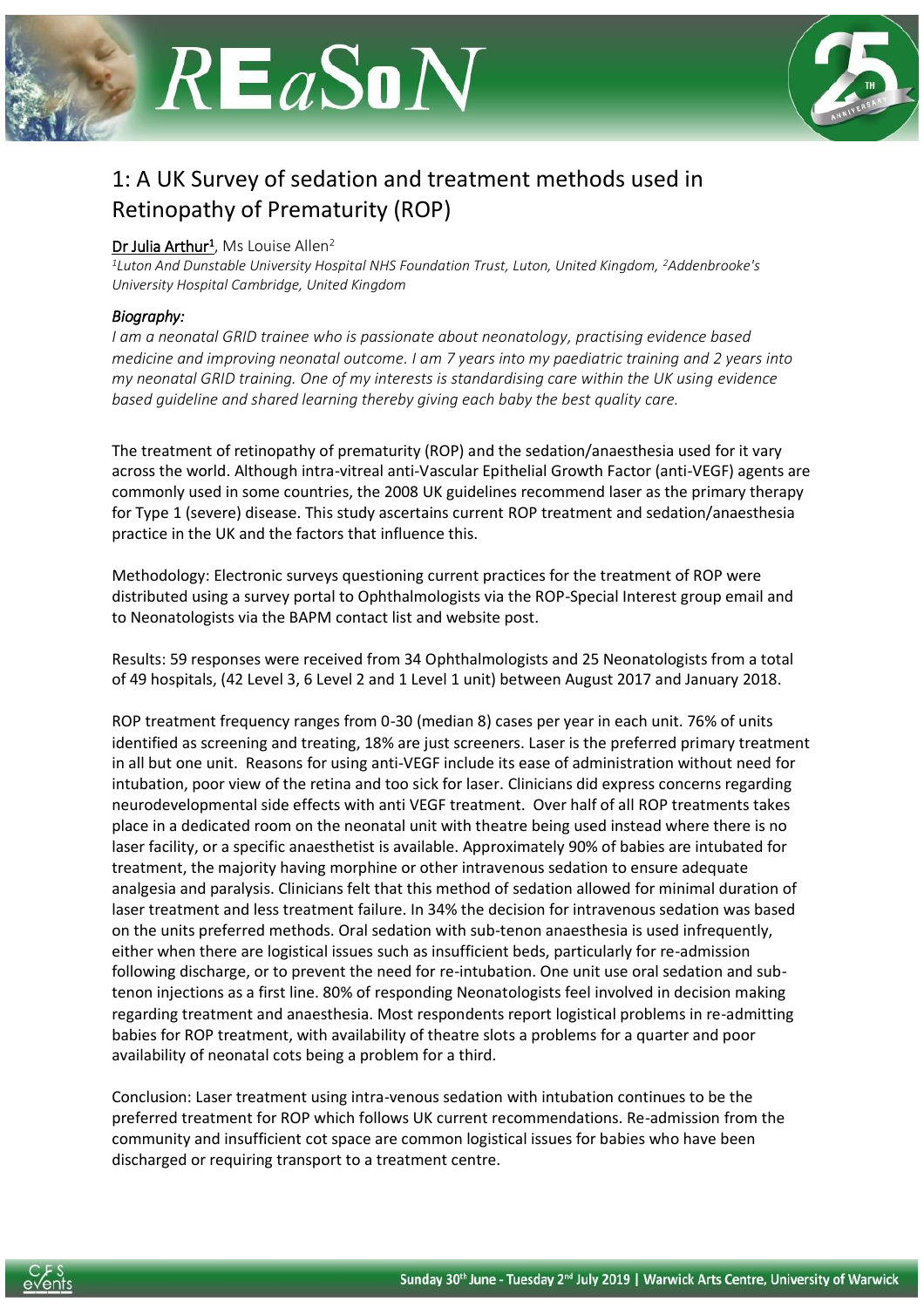









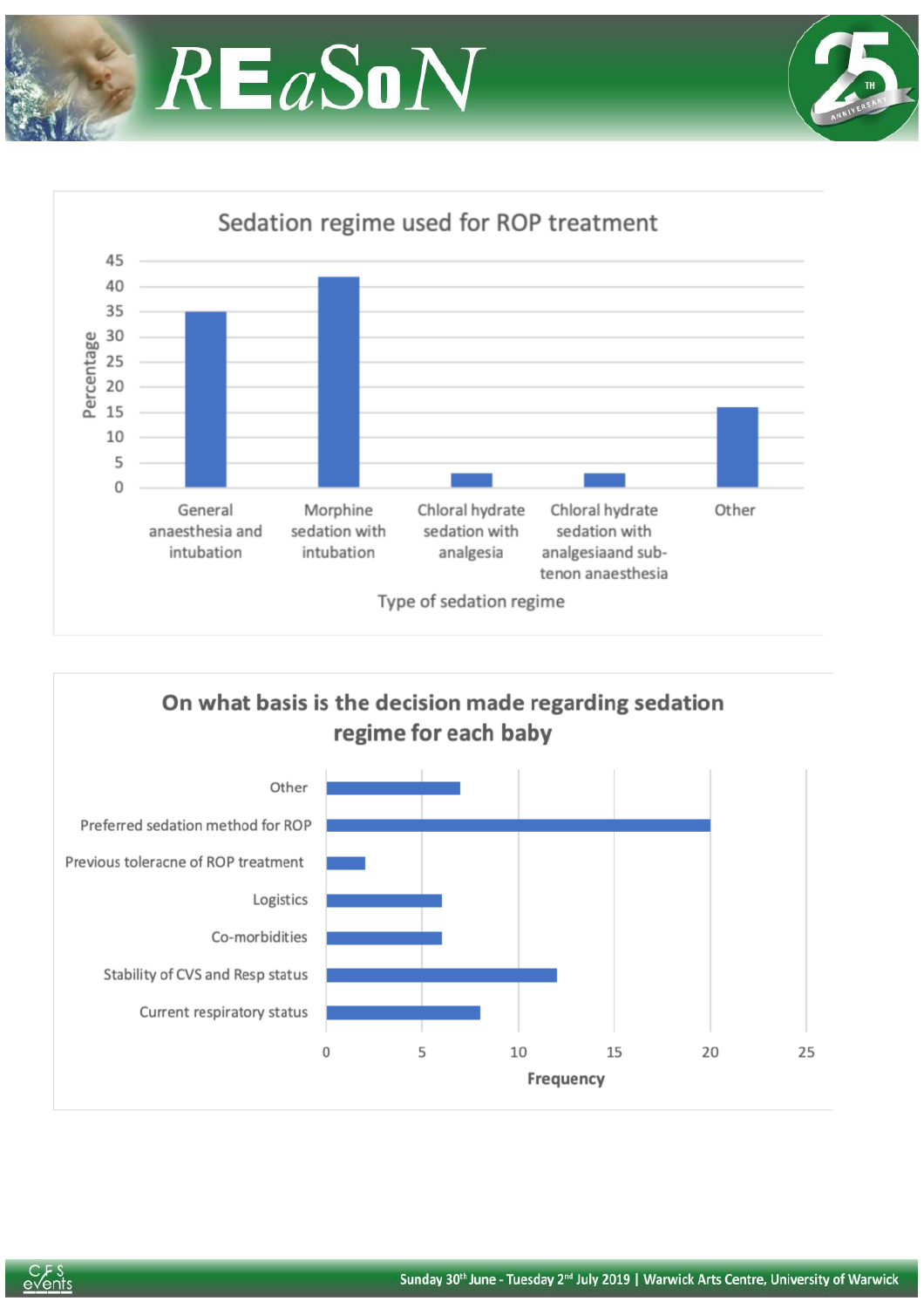



## 2: Cumulative outcomes of extreme prematurity over a 5 year period from a tertiary neonatal unit - are they better than EPICURE 2?

Doctor Anna Darbyshire<sup>1</sup>, Heather McMurchie<sup>1</sup>, Alison Keeling-Smith<sup>1</sup>, Doctor Pinki Surana<sup>1</sup> *<sup>1</sup>Heartlands Neonatal Unit, University Hospitals Birmingham NHS Foundation Trust, UK*

#### *Biography:*

*Speciality Trainee Year 4 in the West Midlands*

#### Background:

Since EPICure 2 in 2006, no large-scale research study has been conducted in the UK evaluating outcomes of extreme prematurity. It is unclear whether any advances in outcomes have been achieved since 2006. There are also significant regional variations in survival and outcomes of extreme prematurity.

#### Aims:

To assess the survival and 2-year outcomes of extreme prematurity over a 5 year period (Mar 2014- Mar 2019) for a cohort of infants born between Jan 2012-Dec 2016 in a tertiary neonatal unit and compare with EPICure-2 results.

#### Methods:

All infants born at less than 27 weeks gestational age between Jan 2012- Dec 2016 were invited at 2 years corrected age for a Bayley-III assessment as part of their neurodevelopmental follow-up. If the family was unable to attend for Bayley-III assessment, then outcome information was collected via Parent Report of Children's Abilities-Revised for preterm infants (PARCA-R), Health Visitor Questionnaire or a paediatrician assessment. Their outcomes were analysed as per British Association of Perinatal Medicine (BAPM) 2008 recommendations and compared with EPICure-2 results.

#### Results:

Of the 182 infants born <27 weeks, (124) 64% survived to discharge and all survived to 2 years compared to the EPICure-2 data of 65% and 64.4% respectively. Subgroup analysis revealed improved survival when compared to EPICure 2 at 23 weeks gestation (50% vs 29%) but only marginal improvement from 24 weeks onwards- at 24 weeks (51% vs 46%), at 25 weeks (72% vs 69%) and at 26 weeks (84% vs 78%). Of the 124 survivors, 73 (59%) were evaluated at 2 years, of which 77% had structured Bayley assessments, 15% had a paediatrician assessment, 5% had PARCA-R and 3% had Health Visitor Questionnaire.

28% had moderate and 12% had severe disability compared to 13.4% and 11.8% respectively in the EPICure-2 study. 6.8% of the assessed survivors had cerebral palsy compared to 14% in EPICure-2. Language impairment was present in 32.9% of survivors while cognitive impairment was present in 8.2%. 4.1% had moderate to severe hearing impairment and there were no babies with visual impairment. Figure 1 shows the survival rates and figure 2 shows the disability rates amongst survivors in comparison to EPICure-2 data.

## Conclusions:

Survival rates have improved at 23 weeks and marginally between 24-26 weeks however possibly at the cost of increased disability when compared to EPICure 2. Language was the most likley domain affected. Cerebral palsy rates were lower when compared to EPICure 2. Whilst waiting for a possible EPICure 3- collecting local contemporary cumulative data is beneficial not only for perinatal preterm parental counselling but also for benchmarking.

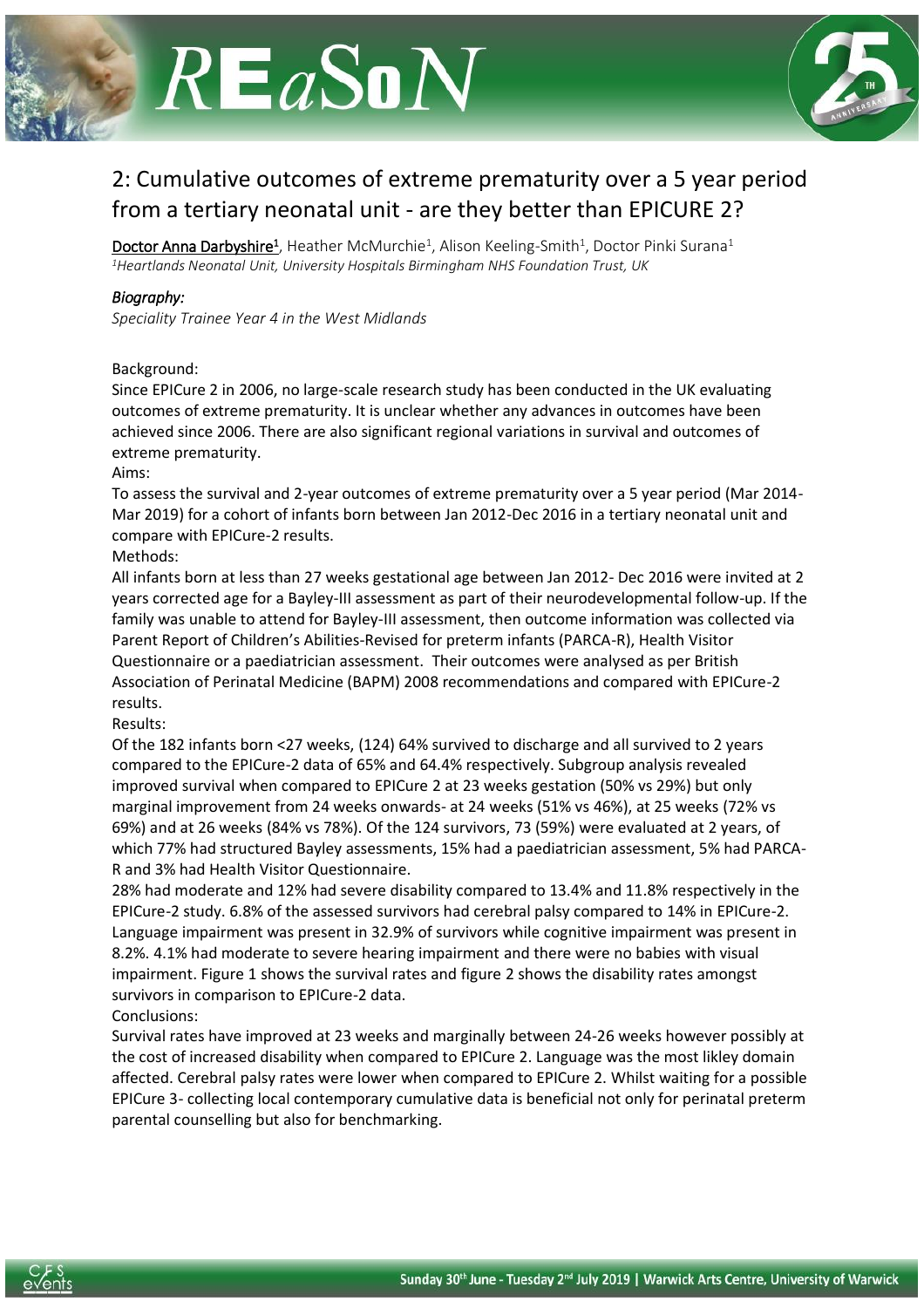





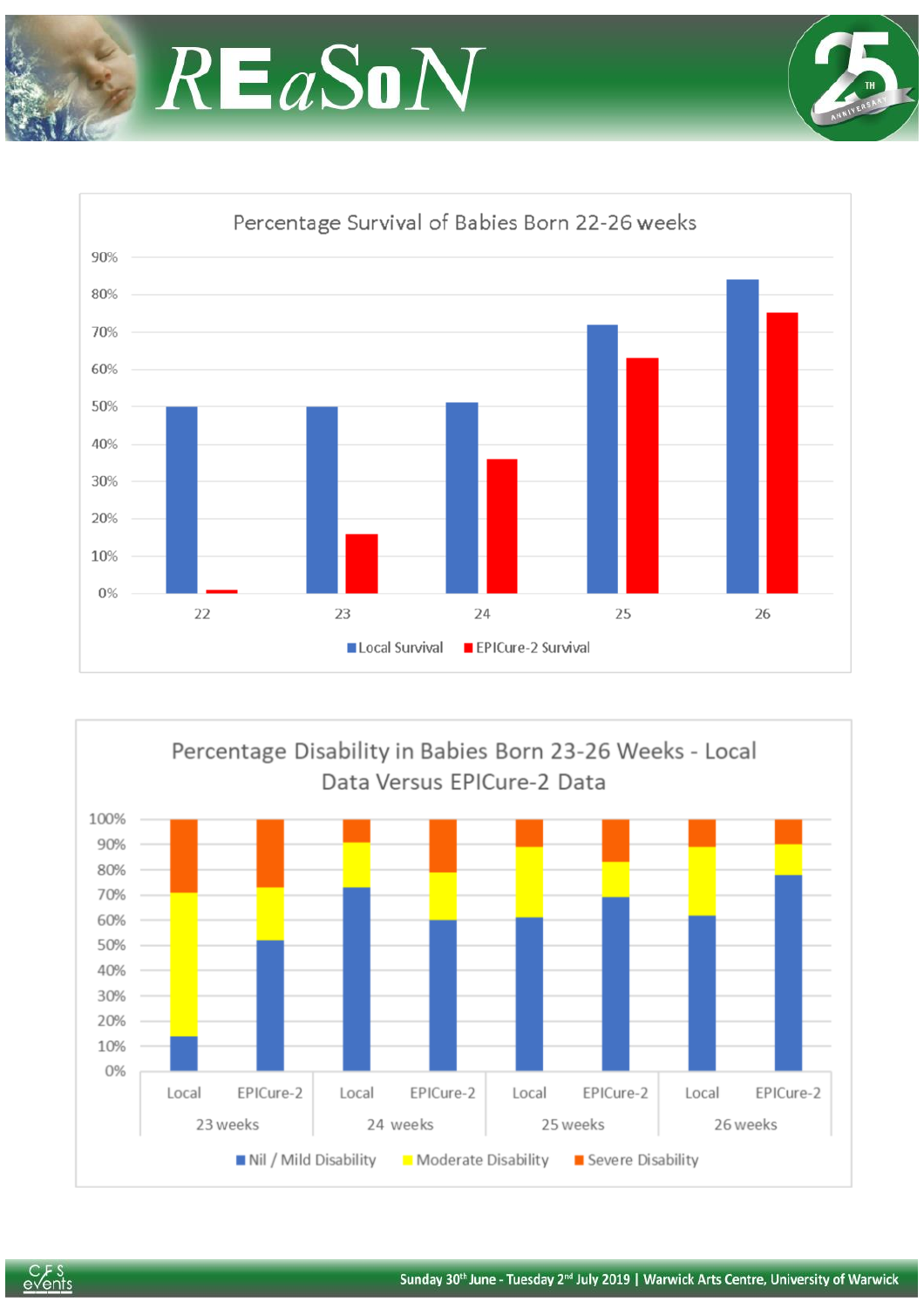



## 3: Routine Use of Inhaled Budesonide reduces BPD and Home Oxygen Use in Preterm Babies

Magdalena Fuller<sup>1</sup>, Vennila Ponnusamy<sup>1</sup>, **Dr Peter Reynolds<sup>1</sup>**, Claire Slater<sup>1</sup> *<sup>1</sup>Neonatal Intensive Care Unit, St. Peter's Hospital*

#### Introduction:

As a sequela of prematurity, BPD is the most common chronic lung disease in children. The RCPCH NNAP uses a pragmatic definition of BPD which includes being born at less than 32 weeks gestation and still requiring oxygen or respiratory support at 36 weeks corrected gestation. To address this important condition, we decided to initiate the routine use of inhaled budesonide to support endogenous surfactant production and reduce lung inflammation. Methods:

We are established users of nasal High Flow (Vapotherm Precision Flow) as a primary treatment for RDS. We have been administering surfactant (Curosurf) using a less invasive approach for over 3 years, and in 2017 we reduced the FiO2 threshold for this to 30%. During 2018 we also prepared a guideline and implemented the use of inhaled budesonide for babies. Unit level BadgerNet data was used to monitor the primary outcome (oxygen or respiratory support at 36 weeks in eligible babies) of this new approach. We also examined the proportion of babies being sent home on oxygen, and explored the differences between babies booked at or transferred in-utero into our NICU. Ex-utero transfers were excluded (as they are assigned to the hospital of delivery) as were deaths before 36 weeks.

Results:

(See table in attachment)

The results show a sustained fall in the rates of BPD with an equivalent fall in the babies requiring home oxygen. Babies subsequently transferred back to their referring hospital had consistently higher rates of BPD and home oxygen use, although the downward trend persisted. Summary:

We have achieved a substantial reduction in BPD and home oxygen use that is attributable to our respiratory policy which aims to minimise lung injury.

|                                                                                | 2016     | 2017     | 2018   |
|--------------------------------------------------------------------------------|----------|----------|--------|
| St. Peter's Hospital Booked BPD                                                | 44%      | 30%      | 24%    |
| <b>IUT BPD</b>                                                                 | 56%      | 41%      | 39%    |
| St. Peter's Hospital Booked Home oxygen                                        | 29%      | 20%      | 10%    |
| IUT Home oxygen                                                                | 33%      | 19%      | 15%    |
| St. Peter's Hospital Booked Home O2 Corrected<br>gestation at Discharge (mean) | $38+2$   | $41 + 3$ | $38+3$ |
| IUT Home O2 Corrected gestation at Discharge<br>(mean)                         | $41 + 3$ | $40 + 3$ | $40+2$ |

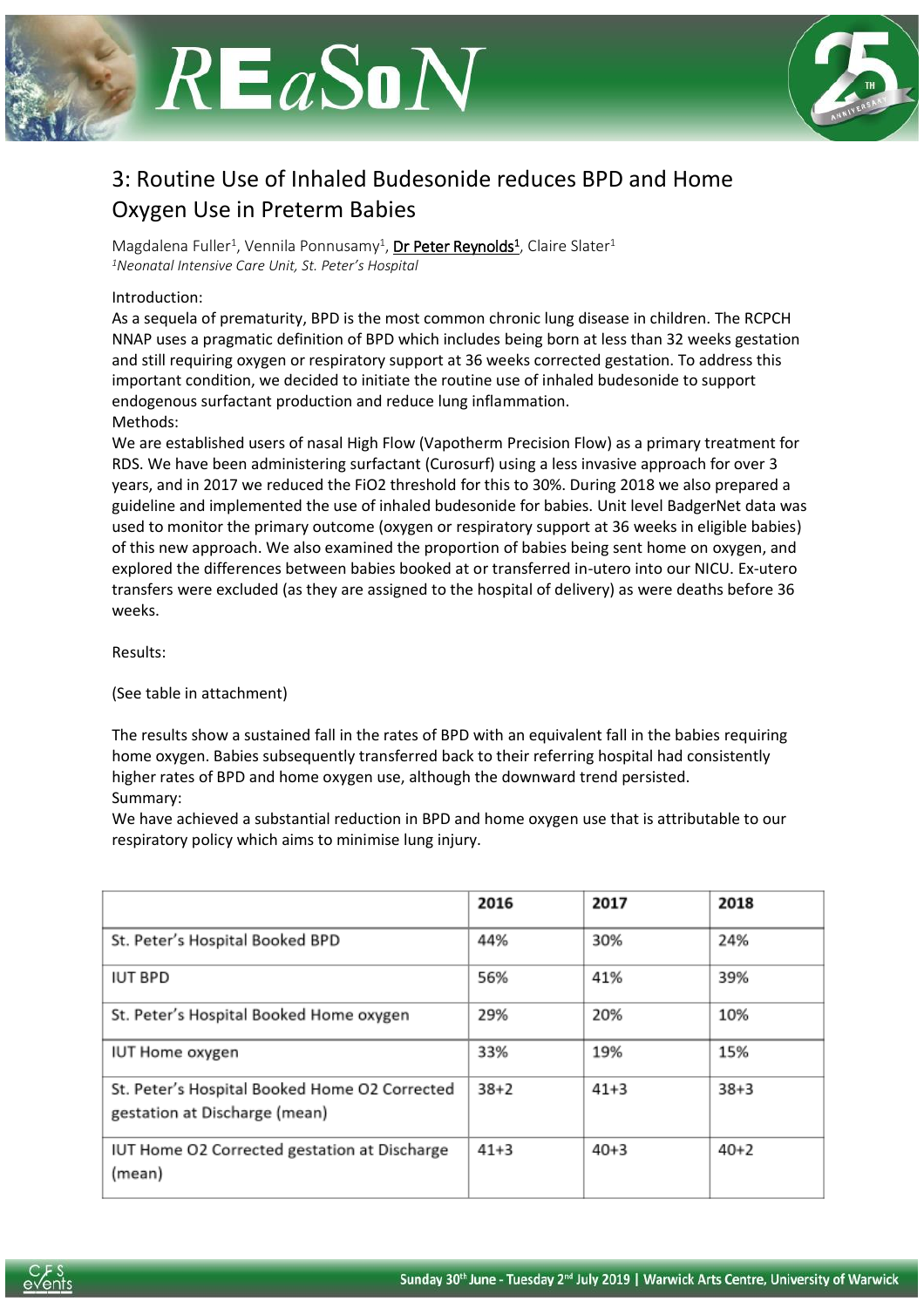



## 4: A new approach to perinatal post mortem consent training

## Dr Hannah Wood<sup>1</sup>, Jo Cookson<sup>2</sup>, Dr Asha Shenvi<sup>1</sup>

*<sup>1</sup>University Hospitals of North Midlands NHS Trust, UK <sup>2</sup>Staffordshire, Shropshire and Black Country Neonatal Operational Delivery Network, UK*

### *Biography:*

*Dr Asha Shenvi is a Consultant Neonatologist at University Hospitals of North Midlands NHS Trust and Jo Cookson is the Practice Educator for the Staffordshire, Shropshire and Black Country Neonatal Operational Delivery Network. Together, they have worked with multi-disciplinary professionals nationally to lead the SSBC Neonatal ODN's working group on perinatal post mortem consent training. Dr Hannah Wood is a Neonatal Grid Trainee from the West Midlands who joined the working group to lead the national survey on health professionals' experiences of obtaining consent for perinatal post mortem. They are looking forward to sharing their work at the 2019 REaSoN meeting.*

#### Background

All parents should be offered a post mortem examination of their baby. In 2016, MBRRACE-UK reported that post mortem was offered in 81.3% of neonatal deaths but consent was obtained in only 28.6%. Our network's experience is similar with offer and uptake rates as low as 67% and 18% respectively in some units. Published evidence identifies multiple barriers to consent including issues related to training. Lack of knowledge among consent takers impacts the uptake of post mortem. In our region, pathology training days are too infrequent to meet demand. A working group was formed to develop a new e-learning training package that aims to meet the educational needs of consent takers and improve the post mortem rates.

#### Method

A national online survey was designed to gather information on health professionals' current experiences of consent taking. The survey was hosted on the SurveyMonkey website between May and October 2018. Health professionals who were expected to obtain consent from paediatric, neonatal, obstetric, midwifery and bereavement communities were invited to participate.

The results of the survey were used to inform the development of the new e-learning training package. Multi-disciplinary input was obtained from perinatal pathologists, neonatologists, obstetricians, bereavement midwives, the local learning disability team, the national organ donation team and the Stillbirth and neonatal death charity (Sands).

#### Results

Survey responses were analysed from 122 health professionals. Most agreed parents should be offered post mortem (94%). 43% have not been trained to take consent, and those who have listed 18 different types of training. A perinatal post mortem has not been observed by 51%. There was lack of consistency on what should be discussed with parents while obtaining consent. Confidence levels were variable with 28% feeling "not so confident" or "not at all confident". 82% felt more extensive and accessible training is needed.

The e-learning training package will be available to all consent takers. Content includes 5-6 modules that are mapped to the Sands and the Human Tissue Authority (HTA) guidance. A multi model